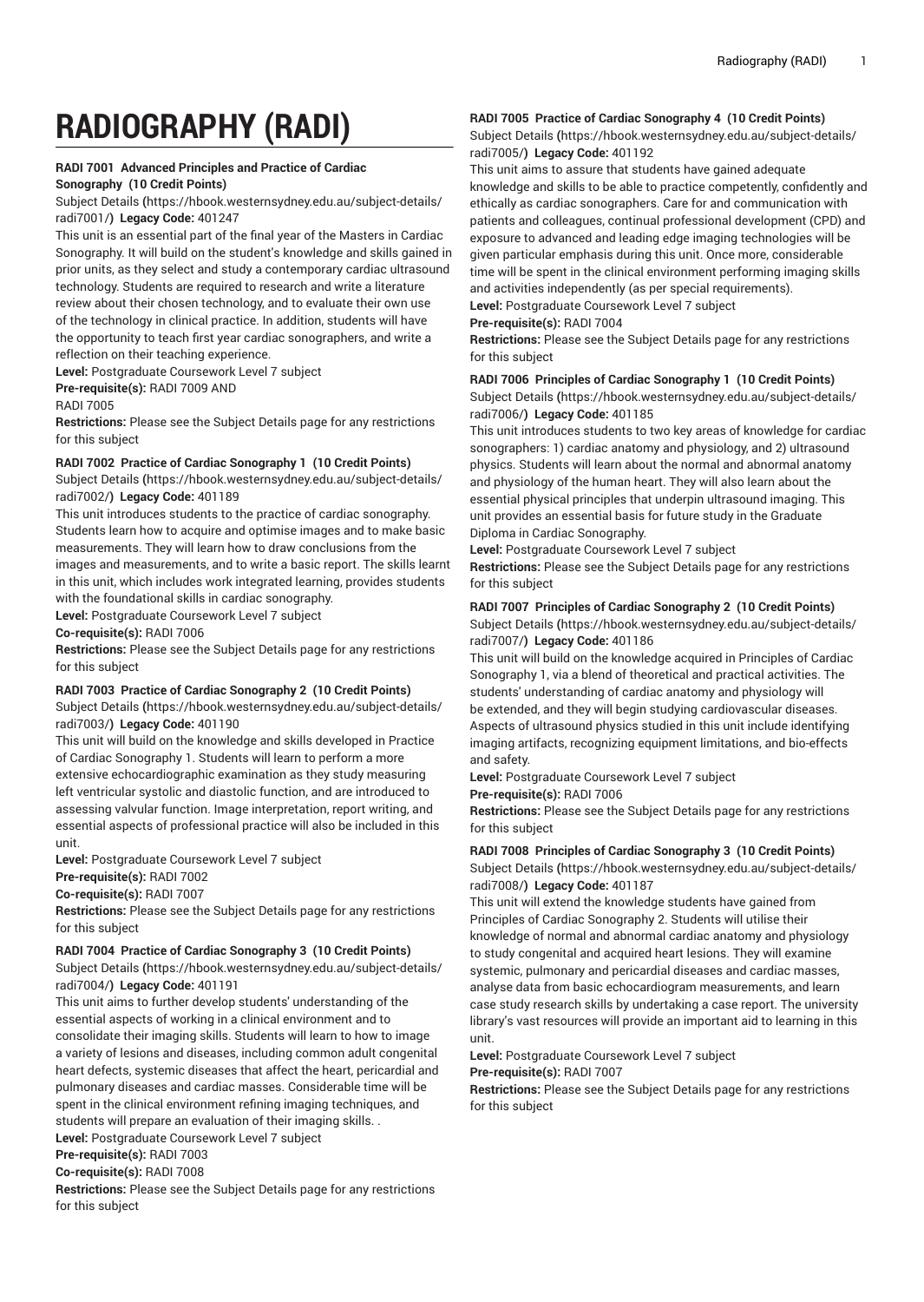#### **RADI 7009 Principles of Cardiac Sonography 4 (10 Credit Points)**

[Subject Details](https://hbook.westernsydney.edu.au/subject-details/radi7009/) **(**[https://hbook.westernsydney.edu.au/subject-details/](https://hbook.westernsydney.edu.au/subject-details/radi7009/) [radi7009/](https://hbook.westernsydney.edu.au/subject-details/radi7009/)**) Legacy Code:** 401188

This unit aims to assure that students have gained adequate knowledge and skills to be able to practice competently and confidently as cardiac sonographers. Students will learn about more complex heart dis-ease and how to detect them by echocardiography and other imaging modalities. They will further devel-op their research skills and start contributing to the sonographic practice through conducting a case pro-ject and presenting the report to the professional audience. The university library's vast teaching and re-search resources will provide an important means for facilitating learning in this unit. **Level:** Postgraduate Coursework Level 7 subject

#### **Pre-requisite(s):** RADI 7008

**Restrictions:** Please see the Subject Details page for any restrictions for this subject

#### **RADI 7010 Research Project in Cardiac Sonography (20 Credit Points)**

[Subject Details](https://hbook.westernsydney.edu.au/subject-details/radi7010/) **(**[https://hbook.westernsydney.edu.au/subject-details/](https://hbook.westernsydney.edu.au/subject-details/radi7010/) [radi7010/](https://hbook.westernsydney.edu.au/subject-details/radi7010/)**) Legacy Code:** 401248

In 2021 this unit replaced by 401467 - Medical Research Project (PG). The primary aims of this unit are to: i. Design, and ii. Execute and complete, a research project based on the cardiac ultrasound technology chosen by the student in Advanced Principles and Practice of Cardiac Sonography. Successful completion of the unit results in the composition of a report, and in an oral presentation, which will include details of the aims, methods, results and conclusions of the project.

**Level:** Postgraduate Coursework Level 7 subject **Pre-requisite(s):** HLTH 7008 AND

# RADI 7001

**Restrictions:** Please see the Subject Details page for any restrictions for this subject

# **RADI 7011 Practice of Vascular Sonography 1 (10 Credit Points)**

[Subject Details](https://hbook.westernsydney.edu.au/subject-details/radi7011/) **(**[https://hbook.westernsydney.edu.au/subject-details/](https://hbook.westernsydney.edu.au/subject-details/radi7011/) [radi7011/](https://hbook.westernsydney.edu.au/subject-details/radi7011/)**) Legacy Code:** 401293

This unit introduces students to the practice of vascular sonography. Students will learn how to acquire and optimise ultrasound images and to make basic measurements, In addition, they will learn to draw conclusions about cardiovascular anatomy and function based on the images and measurements, as well as learning how to write a basic report. The skills learnt in this unit, which includes work-integrated learning, provides foundational skills in vascular sonography. **Level:** Postgraduate Coursework Level 7 subject

**Co-requisite(s):** RADI 7015

**Restrictions:** Please see the Subject Details page for any restrictions for this subject

#### **RADI 7012 Practice of Vascular Sonography 2 (10 Credit Points)**

[Subject Details](https://hbook.westernsydney.edu.au/subject-details/radi7012/) **(**[https://hbook.westernsydney.edu.au/subject-details/](https://hbook.westernsydney.edu.au/subject-details/radi7012/) [radi7012/](https://hbook.westernsydney.edu.au/subject-details/radi7012/)**) Legacy Code:** 401295

In this unit, students will build on the knowledge and imaging skills they developed in Practice of Vascular Sonography 1. Additionally, they will learn to perform non-imaging physiological measurements, and be introduced to treatment protocols for vascular patients to complement their understanding of pathology. Image interpretation, report writing and essential aspects of professional practice are also included in this unit.

**Level:** Postgraduate Coursework Level 7 subject **Pre-requisite(s):** RADI 7011

**Co-requisite(s):** RADI 7016

**Restrictions:** Please see the Subject Details page for any restrictions for this subject

# **RADI 7013 Practice of Vascular Sonography 3 (10 Credit Points)**

[Subject Details](https://hbook.westernsydney.edu.au/subject-details/radi7013/) **(**[https://hbook.westernsydney.edu.au/subject-details/](https://hbook.westernsydney.edu.au/subject-details/radi7013/) [radi7013/](https://hbook.westernsydney.edu.au/subject-details/radi7013/)**) Legacy Code:** 401297

This unit aims to further develop students' understanding of the essential aspects of working in a clinical environment and will help to consolidate their imaging skills. Students will learn how to image a variety of arterial and venous pathologies. Considerable time will be spent in the clinical environment refining imaging techniques, and students will prepare and evaluation of their imaging skills. **Level:** Postgraduate Coursework Level 7 subject

**Pre-requisite(s):** RADI 7012

# **Co-requisite(s):** RADI 7017

**Restrictions:** Please see the Subject Details page for any restrictions for this subject

# **RADI 7014 Practice of Vascular Sonography 4 (10 Credit Points)**

[Subject Details](https://hbook.westernsydney.edu.au/subject-details/radi7014/) **(**[https://hbook.westernsydney.edu.au/subject-details/](https://hbook.westernsydney.edu.au/subject-details/radi7014/) [radi7014/](https://hbook.westernsydney.edu.au/subject-details/radi7014/)**) Legacy Code:** 401299

This unit aims to assure that students have gained adequate knowledge and skills to be able to practice competently, confidently and ethically as vascular sonographers. Care for and communication with patients and colleagues, continued professional development (CPD) and exposure to advance and leading edge imaging technologies will be given particular emphasis during this unit. Once more, considerable time will be spent in the clinical environment performing imaging skills and activities independently (as per special requirements)

**Level:** Postgraduate Coursework Level 7 subject

**Pre-requisite(s):** RADI 7013

**Co-requisite(s):** RADI 7018

**Restrictions:** Please see the Subject Details page for any restrictions for this subject

# **RADI 7015 Principles of Vascular Sonography 1 (10 Credit Points)** [Subject Details](https://hbook.westernsydney.edu.au/subject-details/radi7015/) **(**[https://hbook.westernsydney.edu.au/subject-details/](https://hbook.westernsydney.edu.au/subject-details/radi7015/)

[radi7015/](https://hbook.westernsydney.edu.au/subject-details/radi7015/)**) Legacy Code:** 401292 In this unit, students will study two essential areas of knowledge for vascular sonographers: I. cardiovascular anatomy and physiology and II. ultrasound physics. The normal anatomy and physiology of the cardiovascular system, and the key physics principles utilized in ultrasound imaging will comprise the majority of the unit content. This unit provides an essential basis for future study in the Graduate Diploma in Vascular Sonography.

**Level:** Postgraduate Coursework Level 7 subject

**Co-requisite(s):** RADI 7011 - Practice of Vascular Sonography 1 **Restrictions:** Please see the Subject Details page for any restrictions for this subject

#### **RADI 7016 Principles of Vascular Sonography 2 (10 Credit Points)**

[Subject Details](https://hbook.westernsydney.edu.au/subject-details/radi7016/) **(**[https://hbook.westernsydney.edu.au/subject-details/](https://hbook.westernsydney.edu.au/subject-details/radi7016/) [radi7016/](https://hbook.westernsydney.edu.au/subject-details/radi7016/)**) Legacy Code:** 401294

This unit builds on the knowledge acquired in Principles of Vascular Sonography 1, via a blend of theoretical and practical activities. Students' knowledge of general pathology principles will be extended, and they will also cover the principles of coagulation and atherosclerotic disease. Aspects of ultrasound physics studies in this unit include identifying imaging artefacts, recognizing equipment limitations and bio-effects and safety. Basic vascular pharmacology is also covered.

**Level:** Postgraduate Coursework Level 7 subject **Pre-requisite(s):** RADI 7015

**Co-requisite(s):** RADI 7011 - Practice of Vascular Sonography **Restrictions:** Please see the Subject Details page for any restrictions for this subject